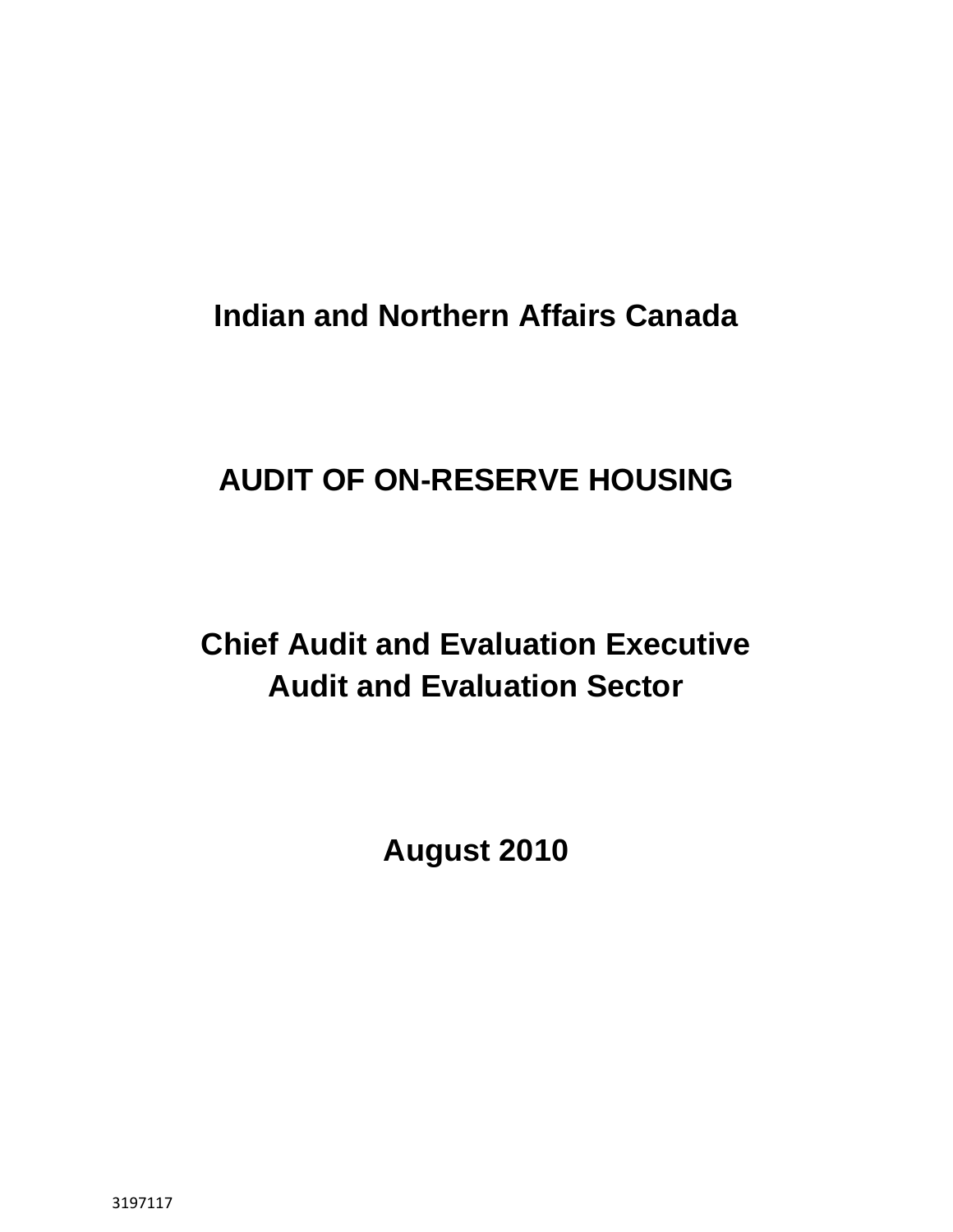# **Table of Contents**

# **EXECUTIVE SUMMARY**

# **1.0 INTRODUCTION**

- **1.1 Background**
- **1.2 Audit Objectives**
- **1.3 Audit Scope**
- **1.4 Audit Approach**
- **1.5 Conclusion**
- **1.6 Statement of Assurance**
- **2.0 OBSERVATIONS, RECOMMENDATIONS AND MANAGEMENT ACTION PLAN** 
	- **2.1 Program Design**
	- **2.2 Performance Management**
	- **2.3 Risk Management**
	- **2.4 Guidance for the Management of Housing**
	- **2.5 Management of Housing Funded by CEAP**

# **APPENDIX A - AUDIT CRITERIA**

# **APPENDIX B – LISTING OF ACRONYMS**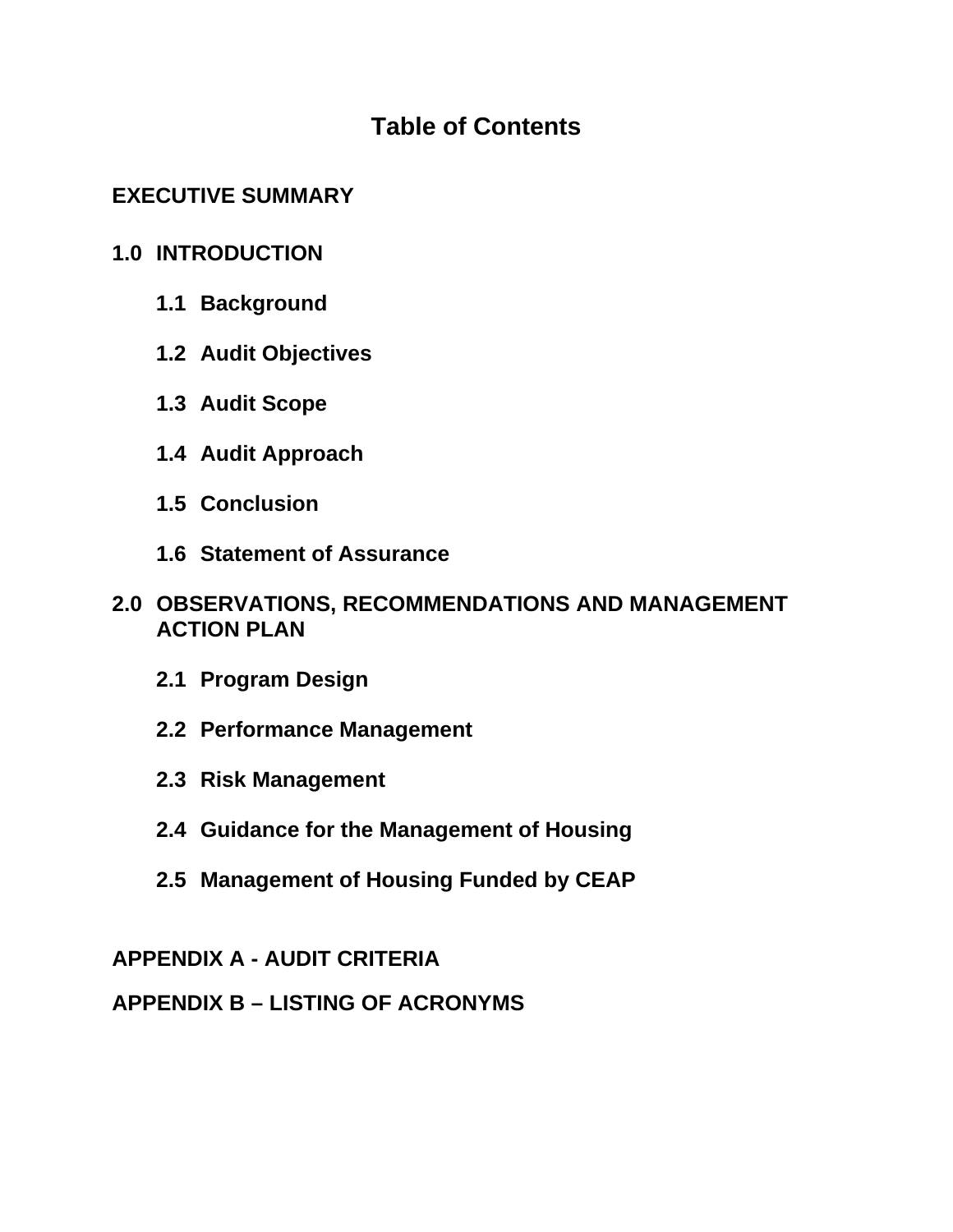# **Executive Summary**

Indian and Northern Affairs Canada (INAC) assists First Nations in meeting their onreserve housing needs through its Minor Capital Housing Component of the Capital Facilities and Maintenance (CFM) Program; Canada's Economic Action Plan (CEAP) funding; and, Ministerial Loan Guarantees (MLGs).

An Audit of On-reserve Housing was included in the 2009-10 Audit Plan approved by the Audit Committee of INAC on February 26, 2009 on the basis that previous audits (including the Audit of the CFM Program), evaluations and reviews had identified significant challenges associated with the provision of on-reserve housing.

The audit objective was to provide assurance that governance, risk management and control frameworks are adequate to provide a reasonable expectation that funds for onreserve housing are used for the intended purpose and that outcomes will be achieved. At the national level, the audit assessed management practices and controls for providing governance and oversight over the funding of housing activities. At the regional level, the audit assessed management and operational practices and controls for the delivery of funding to First Nations in accordance with Headquarters policies and guidelines.

The scope of the audit covered the 2008/09 and 2009/10 fiscal years and included the following housing related areas:

- Management Control Framework / Governance for housing activities
- Housing funded by CEAP
- Housing funded by Band Based Minor Capital
- $MI$  Gs.

The audit concluded that although progress has been made, there remain significant gaps to provide assurance that governance, risk management and control frameworks are adequate to provide a reasonable expectation that funds are used for the intended purpose and that outcomes will be achieved.

The audit identified opportunities to strengthen governance over housing in the areas of program design, performance management, risk management and guidance. The audit also identified opportunities to strengthen implementation of housing funded by CEAP.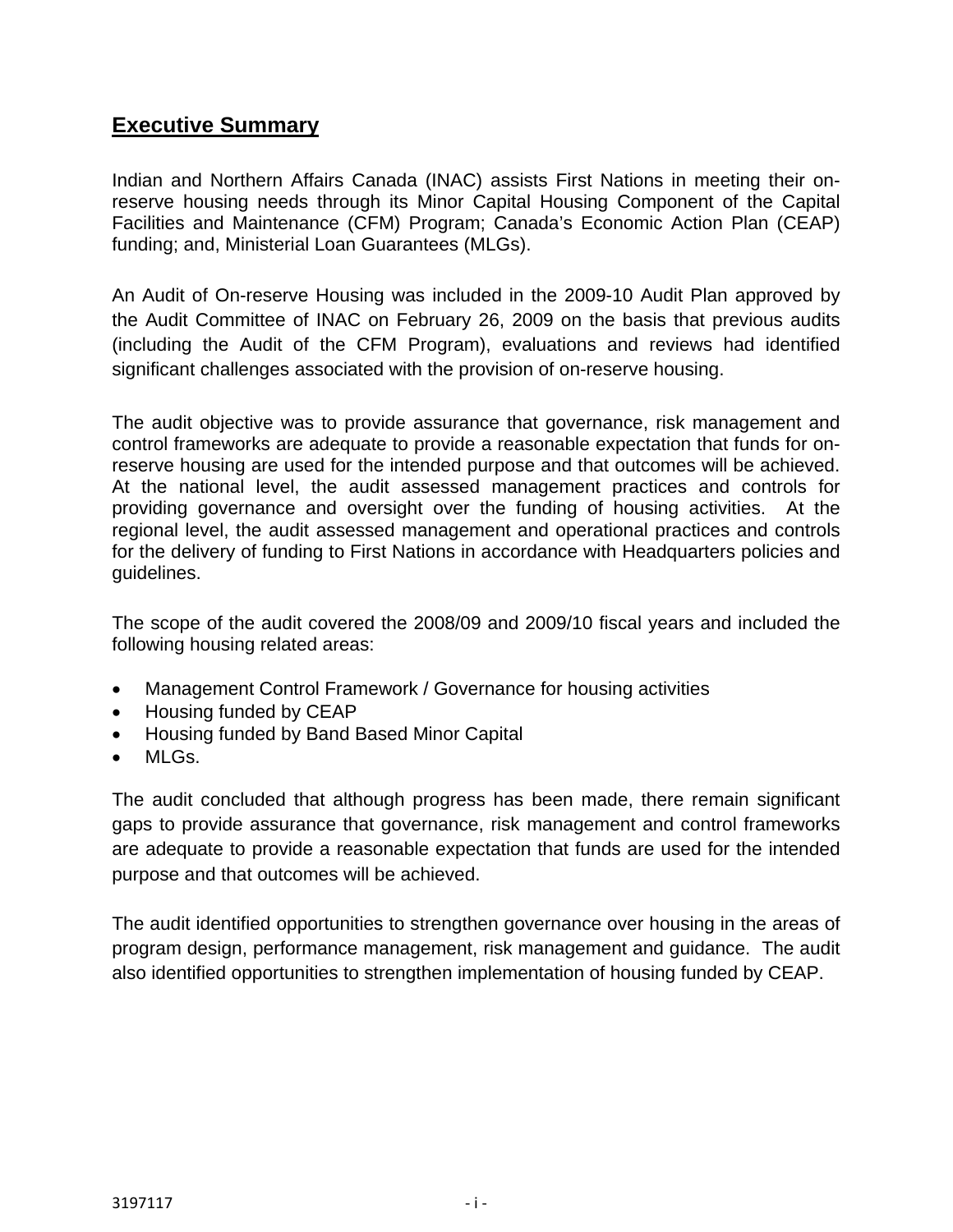The following recommendations were made:

Strengthen program design of minor capital funding of on-reserve housing:

- by assessing and determining the most appropriate means to fund housing; and,
- by identifying and implementing a methodology for allocating housing funds that reflects housing needs at both the regional and First Nation community level.

Conduct a review of the performance indicators and related information to be collected for on-reserve housing to ensure that they are aligned with the department's housing program design, and that they can demonstrate achievement of expected outcomes.

Develop and implement a risk management framework specific to on-reserve housing, including a formal monitoring or compliance audit / housing inspections process.

Ensure that comprehensive national guidelines for the management of the housing component of the CFM Program are developed and disseminated.

For the CEAP funded initiatives for on-reserve housing:

- ensure that the risk that First Nations housing does not transfer to individual homeowners as required for Market Based Housing projects, is appropriately managed; and,
- ensure that the development of project assessment and funding decision methodologies reflects regional requirements in the design of future programs / initiatives similar to housing funded by CEAP.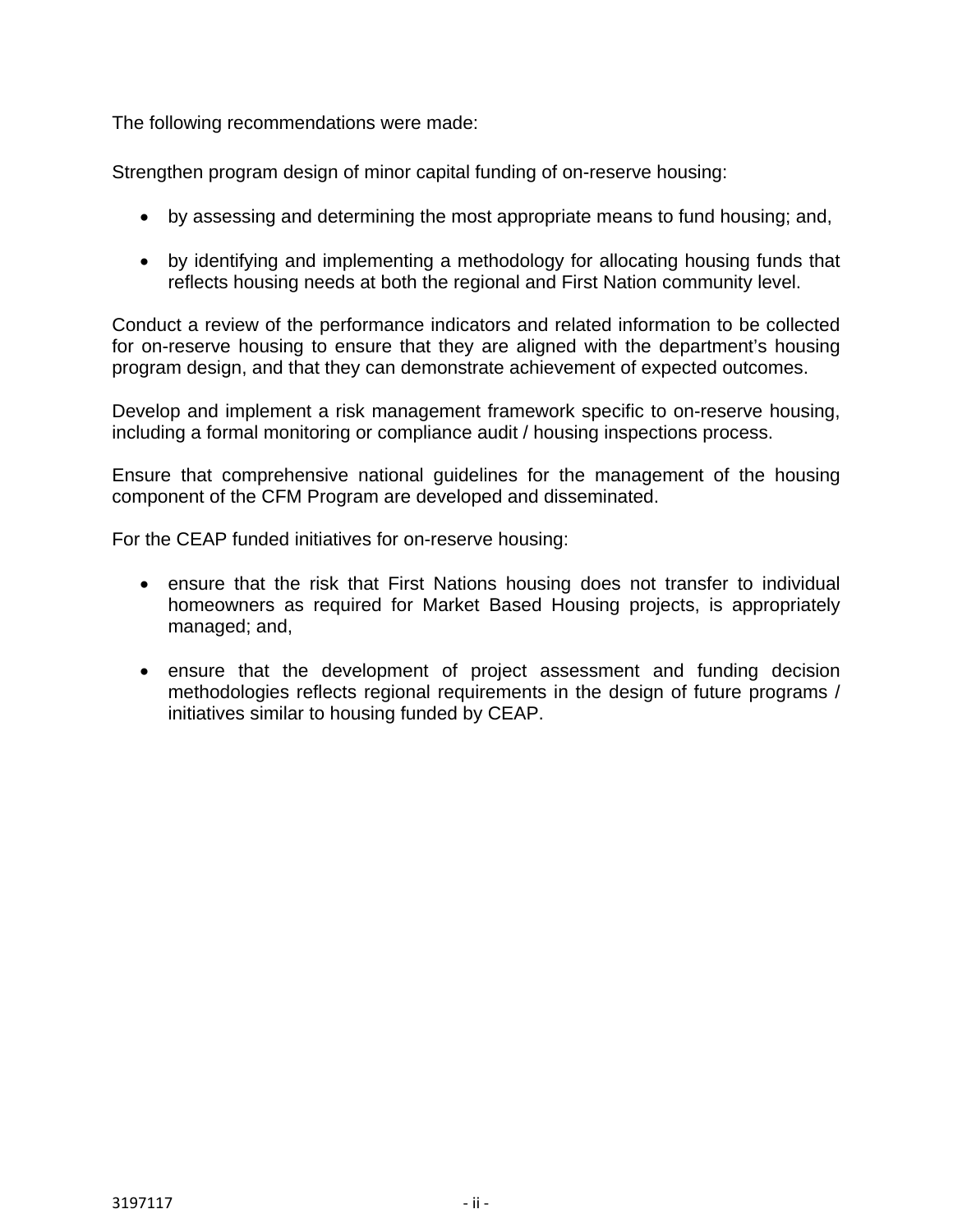# **1.0 INTRODUCTION**

# **1.1 Background**

INAC and Canada Mortgage and Housing Corporation (CMHC) are the two main organizations that assist First Nations in meeting their on-reserve housing needs. Both organizations share the same housing policy objectives as articulated by the Government of Canada in 1996. These objectives are:

- Protection and extension of dwelling life;
- Construction of affordable new housing;
- Promotion of individual pride and responsibility; and,
- Linkage of housing activity to training, job creation, and socio-economic development.

INAC currently supports First Nations on-reserve housing through its Minor Capital Housing Component of the CFM Program; CEAP funding; and, MLGs.

#### Housing Component of the CFM Program

INAC provides funding for housing primarily through the Minor Capital funding stream of the CFM Program. Funding under this component is provided in two ways: as a minor capital contribution toward First Nation housing programs under the 1996 On-Reserve Housing Policy; and through direct proposal driven housing subsidies to First Nations that did not adopt the housing policy.

Under the '96 Housing Policy, funds are provided to First Nations as part of their minor capital allocation which is based mainly on population driven formulae. There is flexibility provided for the use of funds provided under this policy. Funds can be used for construction and renovation of houses, as well as for the implementation of First Nation community-based housing plans, which may include elements such as maintenance and insurance, debt servicing, training, management and supports to establish housing authorities.

Under the subsidy housing program, set amounts of subsidies are provided on a project by project basis strictly for the construction, rehabilitation or renovation of houses. These subsidies are not intended to cover the full cost of construction or renovation. The amount of subsidy assistance for construction/acquisition ranges from \$19,000 to approximately \$45,000 and is calculated using remoteness and environmental indices that are based on several factors including construction and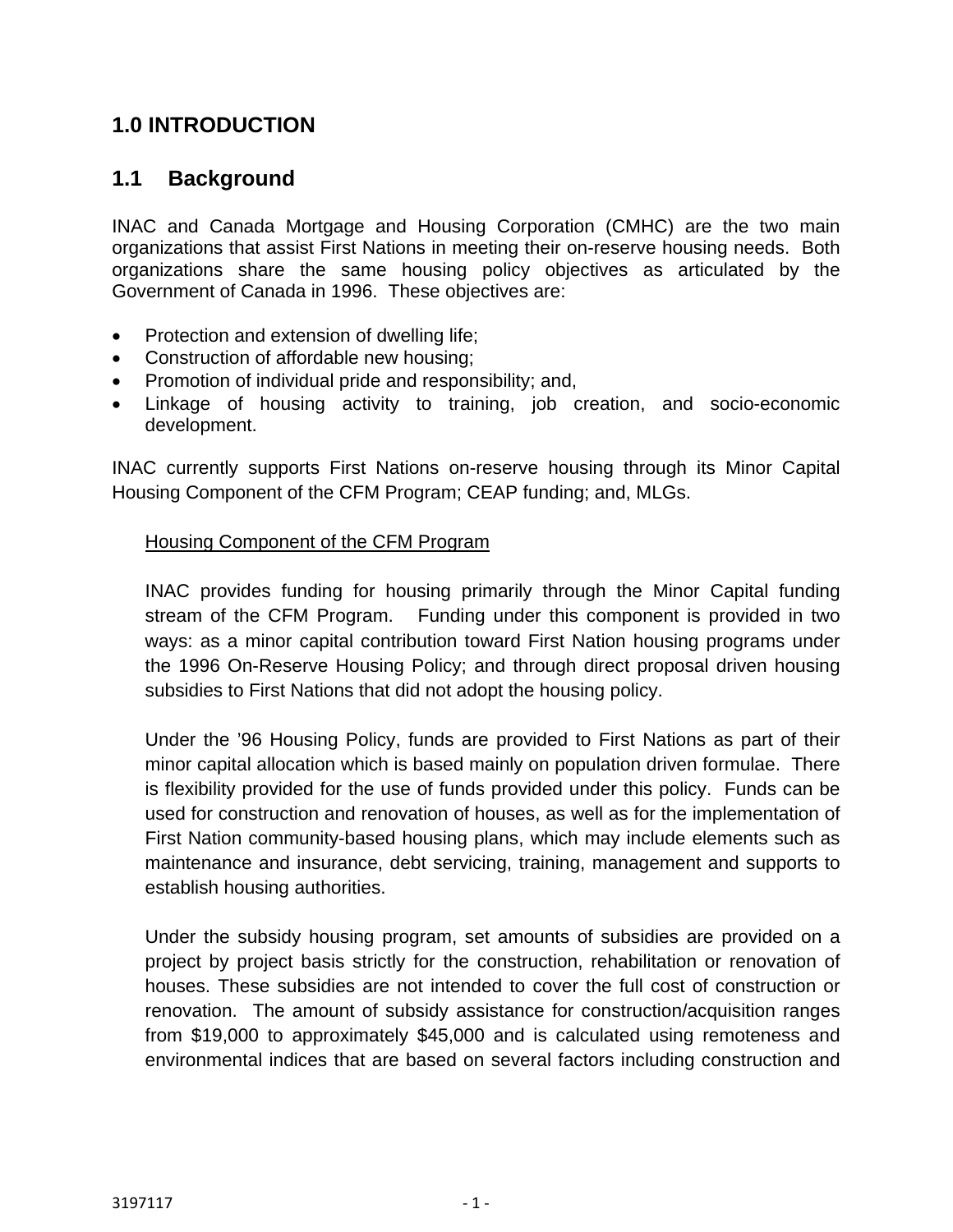transportation costs and economic conditions in the community. For renovation of existing housing, subsidies average approximately \$6,000 per unit.

First Nations were given the choice of whether or not to opt into the '96 Housing Policy. To be eligible, First Nations were required to establish a set of housing policies, housing programs and a multi-year housing plan. If First Nations choose not to opt into the '96 Policy, they continue to operate under the provisions of the housing subsidy program. Currently, with the exception of all First Nations in British Columbia and a few in Ontario, all other First Nations receive their housing funds pursuant to the '96 Housing Policy.

The funding for Minor Capital, including housing, takes the form of a Flexible Transfer Payment for Comprehensive Funding Arrangements (CFAs) and an Alternative Funding Arrangement for Canada/First Nations Funding Arrangements (CFNFAs). Under both arrangements, "block" funding of all programming is provided. Alternative Funding Arrangement funding for CFNFAs involves entitlement to payment based on a negotiated formula. First Nations have the flexibility to transfer funding among community priorities provided that minimum program requirements are met.

Historically, the budget of the housing component under the CFM Program has been in the range of \$150 million per year.

### Canada's Economic Action Plan

Announced in Budget 2009, CEAP allocates \$400 million (\$250 million to CMHC and \$150 million to INAC) over fiscal years 2009/2010 and 2010/2011 to reduce immediate housing pressures and create employment and First Nation business opportunities.

INAC's CEAP funding for on-reserve housing targets the following priorities:

- housing lot servicing;
- construction of multi-unit residences;
- renovations to improve existing stock; and:
- conversion to market-based housing.

Funding is proposal based and is governed by single funding agreements with First Nations for each housing project for each fiscal year.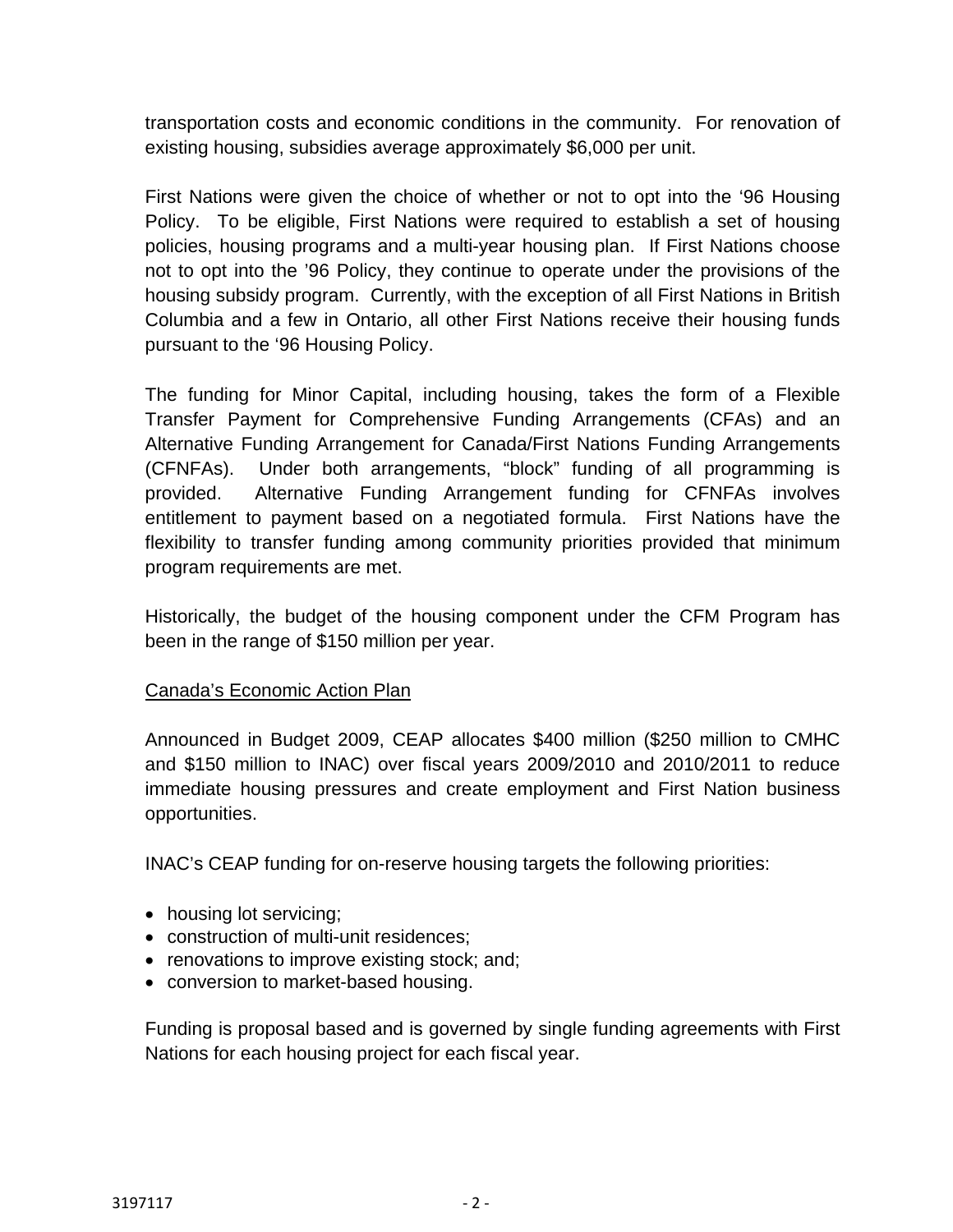#### Ministerial Loan Guarantees

INAC administers the MLG program which provides loan security required by lenders in providing financing to First Nations or individual band members for the construction, acquisition or renovation of housing located on reserve. These loan guarantees are required as a result of provisions of the Indian Act which prevent the mortgage or seizure of personal and real property located on-reserve by lending institutions.

To ensure that the risk of a loan default is minimized and to prevent undue pressures on Indian Bands as well as fiscal pressures on the federal government, each request for a housing loan guarantee is to be assessed and approved against criteria such as the viability of the project and the Band capacity to support the loan.

Under existing authority, INAC can guarantee up to \$2.2 billion in outstanding loans.

Within INAC, Headquarters and Regions have responsibility in the management and administration of on-reserve housing funds.

Within Headquarters, responsibility is shared among:

- Policy, Programs and Procedures Directorate, Community Infrastructure Branch, responsible for the development of policies, guidelines and procedures for MLGs;
- Innovation and Partnerships Directorate, Community Infrastructure Branch, responsible for the development of policies, guidelines and procedures for all areas related to on-reserve housing, except for MLGs; and,
- Infrastructure Operations Directorate, Regional Operations Sector, responsible for:
- o the implementation of policies and processes established by Community Infrastructure Branch,
- o managing and administering the allocation of funding to Regions,
- o advocating on behalf of Regions,
- o coordination of Regional management and administration of housing activities, and,
- o coordination of implementation of CEAP, including tracking of CEAP investment at a national level and administration of funding agreements.

Regional offices are responsible for the delivery of INAC housing program components, in accordance with Headquarters policies, guidelines and procedures.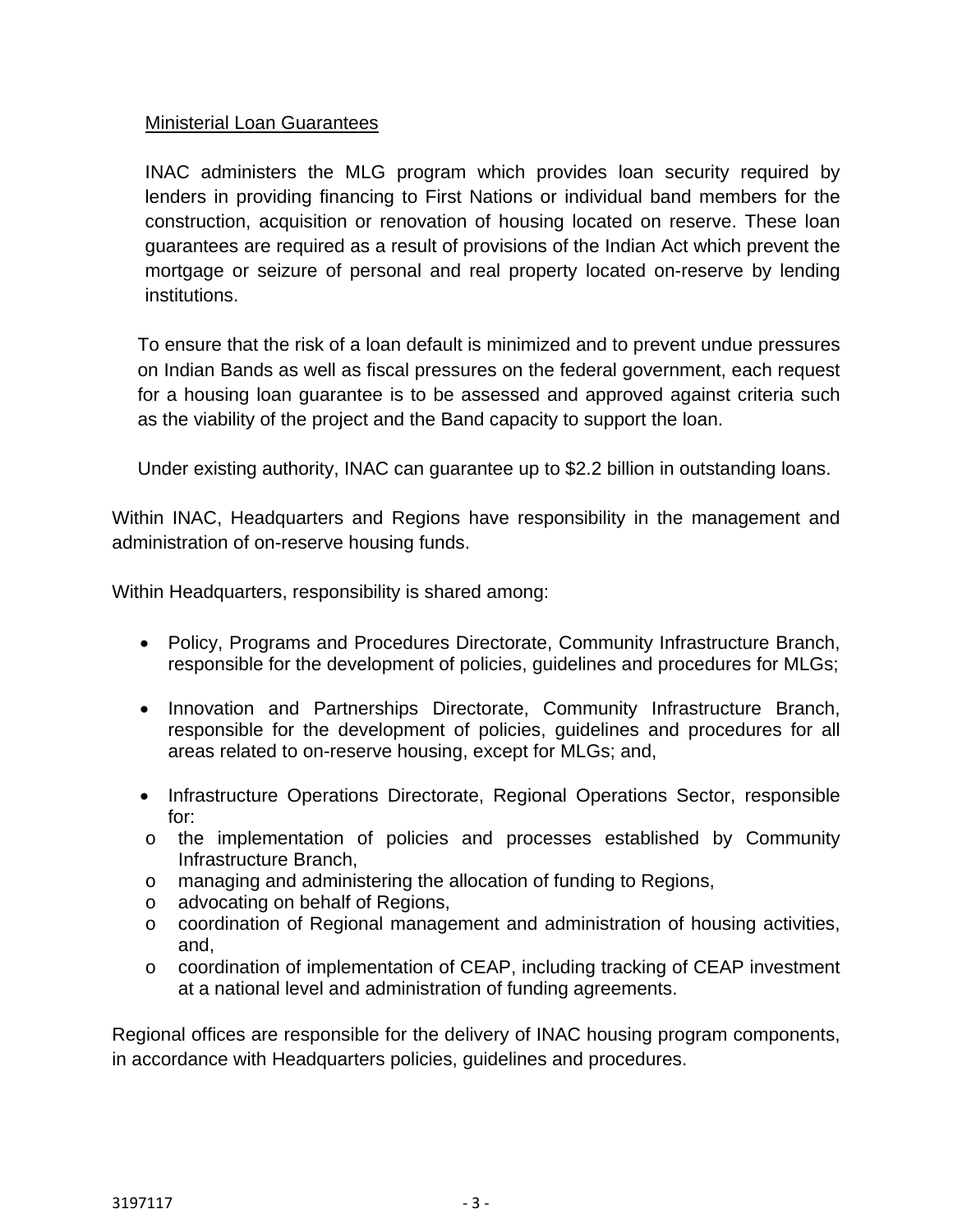An evaluation of the Government of Canada Policy for On-Reserve Housing is currently in progress. The goal of this evaluation is to have a comprehensive review of all the programs, policies, and processes that impact and affect housing on reserve. An Audit of On-Reserve Housing was included in the 2009-10 Audit Plan approved by the Audit Committee of INAC on February 26, 2009 on the basis that previous audits (including the Audit of the CFM Program), evaluations and reviews had identified significant challenges associated with the provision of on-reserve housing.

# **1.2 Audit Objectives**

The audit objective was to provide assurance that governance, risk management and control frameworks are adequate to provide a reasonable expectation that funds for onreserve housing are used for the intended purpose and that outcomes will be achieved.

At the national level, the audit assessed management practices and controls for providing governance and oversight over the funding of housing activities.

At the regional level, the audit assessed management and operational practices and controls for the delivery of funding to First Nations in accordance with Headquarters policies and guidelines.

# **1.3 Audit Scope**

The following areas were assessed:

- Program Design and Governance
- Program Implementation
- Program Performance and Risk Management
- Processes For Funding Allocation / Assessment / Approval
- Processes For Funding Agreement Execution
- Processes For Payments, Monitoring and Reporting

The scope of the audit covered the 2008/09 and 2009/10 fiscal years and included the following housing related areas:

- Management Control Framework / Governance for housing activities
- Housing funded by CEAP
- Housing funded by Band Based Minor Capital
- MLGs

Conduct Phase site visits were conducted in the following Regions: British Columbia; Saskatchewan; Manitoba; and, Ontario.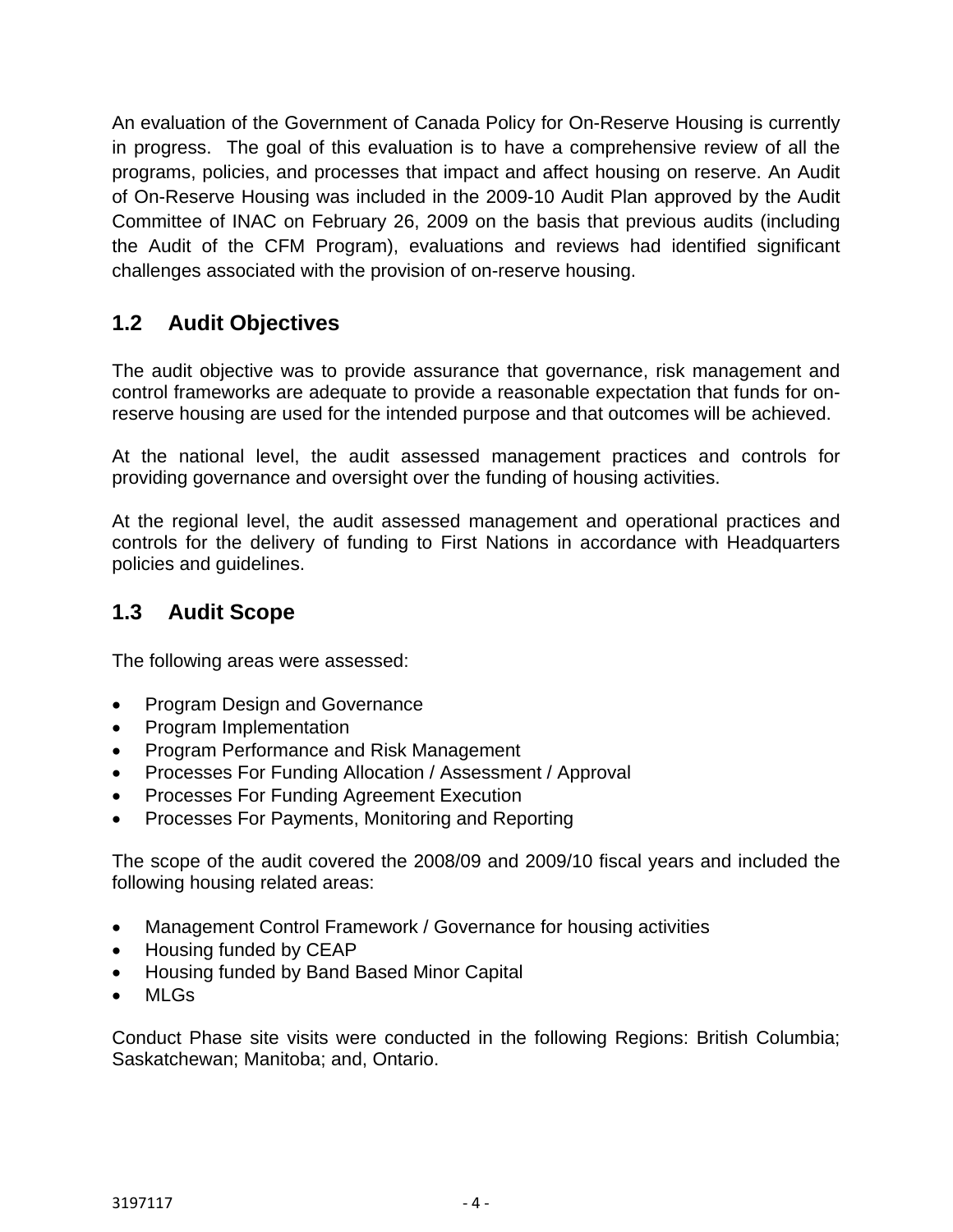# **1.4 Audit Approach**

The Planning and Conduct Phases of the audit were carried out between January 2010 and July 2010 and were conducted in accordance with the *Standards for the Professional Practice of Internal Audit* and the Treasury Board *Policy on Internal Audit*. These standards require that the audit be planned and performed in such a way as to obtain reasonable assurance that audit objectives are achieved.

In order to address the audit objectives, audit criteria, presented in Annex A to this report, were developed. These criteria were primarily drawn from the following sources:

- Treasury Board's *Policy and Directive on Transfer Payments, dated October 1, 2008*; and
- "Attributes of a Well-Managed Grant or Contribution Program" set out in the Auditor General of Canada's 1998 Report titled *Chapter 27, Grants and Contributions*, "*A Framework for Identifying Risk in Grant and Contribution Programs*".

The schedule for the audit was as follows:

| <b>Planning Phase</b>  | January to March 2010    |
|------------------------|--------------------------|
| <b>Conduct Phase</b>   | April to July 2010       |
| <b>Reporting Phase</b> | August to September 2010 |

During the Planning Phase, risks related to the governance and management of housing were identified and assessed. The risk assessment was developed from information derived from:

- interviews with managers and staff at headquarters and in all regions;
- site visits to Ontario and Alberta Regions;
- review of relevant program documentation; and,
- review of program processes.

Information from the Planning Phase led to the development of the audit program and served to further clarify the audit scope and objectives and better define audit criteria for the Conduct Phase of the audit.

The audit approach included:

- Review of relevant program documentation;
- Conduct Phase Interviews with management and officers at Headquarters and in the four regions visited during the Conduct Phase;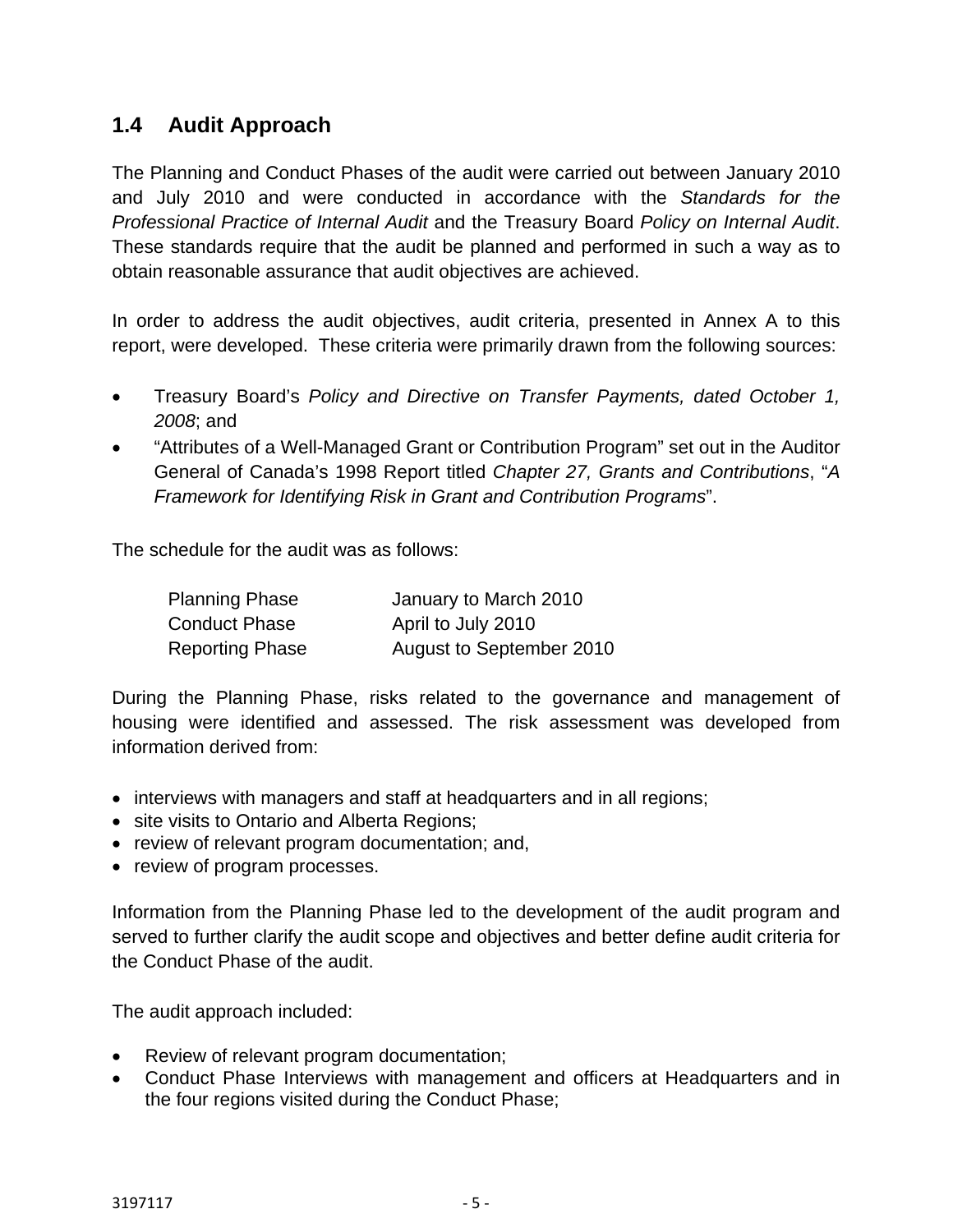- Planning Phase interviews with all regions;
- Planning Phase site visits to Alberta and Ontario Regions; and,
- Detailed examination of a sample of housing project files.

Housing files examined in each Region included:

- 15 CEAP projects;
- Files for Housing Funded by Band Based Minor Capital for 10 First Nations; and
- 10 MLG files.

# **1.5 Conclusion**

Based on the results from this internal audit, the Audit and Evaluation Sector has concluded that although progress has been made, there remain significant gaps to provide assurance that governance, risk management and control frameworks are adequate to provide a reasonable expectation that funds for on-reserve housing are used for the intended purpose and that outcomes will be achieved.

The audit identified opportunities to strengthen governance over housing in the areas of program design, performance management, risk management and guidance. The audit also identified opportunities to strengthen implementation of housing funded by CEAP. The observations and recommendations that follow address areas where these opportunities were identified.

## **1.6 Statement of Assurance**

In the professional judgment of the Chief Audit Executive, sufficient and appropriate audit procedures have been conducted and evidence gathered to support the accuracy of the opinion provided and contained in this report.

The opinion is based on a comparison of the conditions, as they existed at the time, against pre-established audit criteria that were agreed on with management. The opinion is applicable only to the entity examined. The evidence was gathered in compliance with Treasury Board policy, directives and standards on internal audit, and the procedures used meet the professional standards of the Institute of Internal Auditors. The evidence gathered is sufficient to support the audit opinion expressed in this report.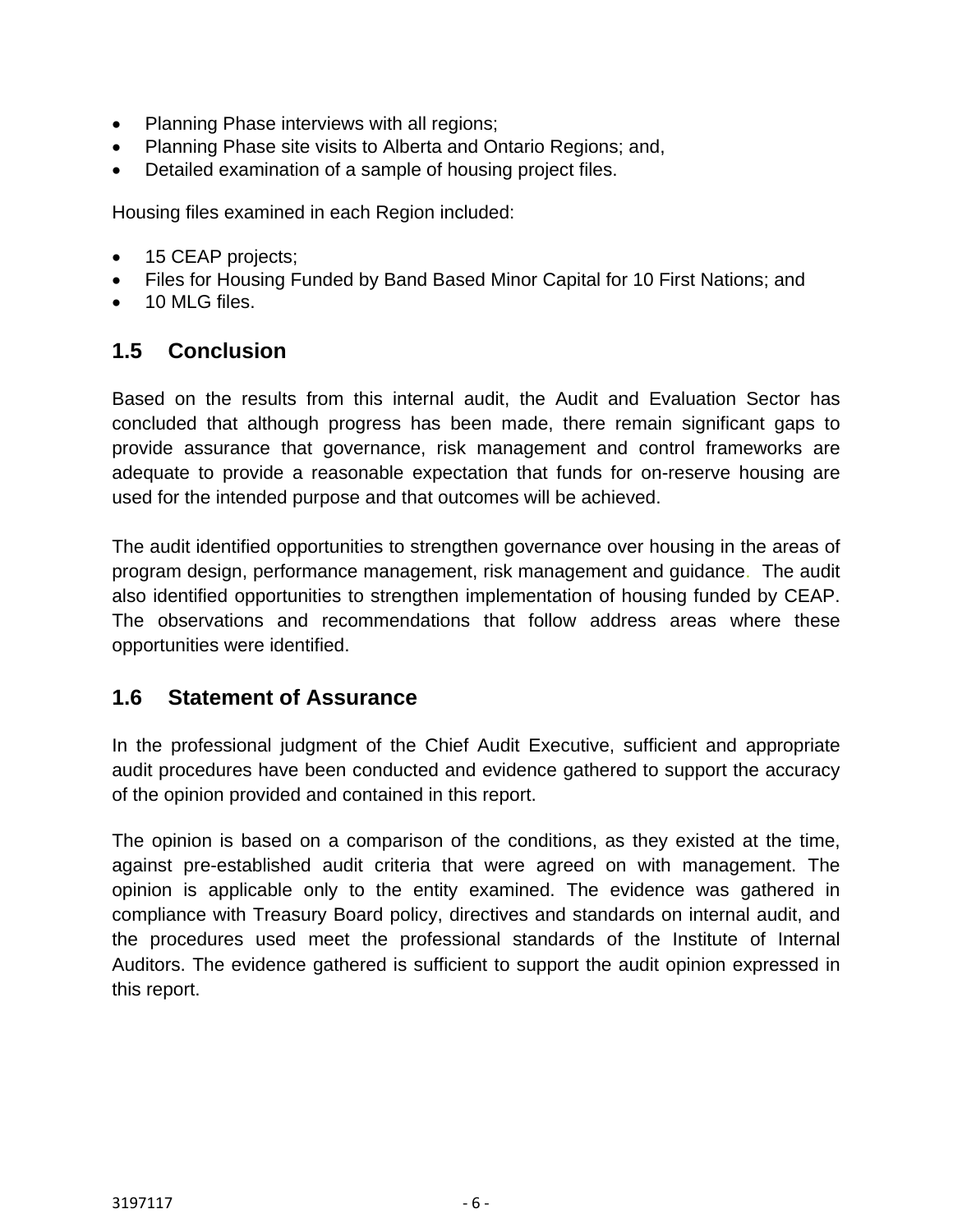# **2.0 OBSERVATIONS, RECOMMENDATIONS AND MANAGEMENT ACTION PLAN**

# **2.1 Program Design**

#### *Flexible Arrangements Governing Band Based Minor Capital Funding for Housing Inhibit Accountability of the Department Over the Use of Funds.*

As described in Section 1.1 of this report, First Nations who opted into the '96 Housing Policy can use housing funds for a wide variety of expenditures including maintenance, insurance, debt servicing, training, management and supports to establish housing authorities. Also as described in Section 1.1 of this report, First Nations with five year funding arrangements, CFNFAs, have the flexibility to transfer funding among program priorities. These five year funding arrangements are in the form of "block" funding comprising funds for Minor Capital as well as other programs such as social and education. The block funding arrangements, with their inherent flexibility, support devolution to First Nations and empowerment of authority and responsibility for the management of housing funds.

The design and implementation of flexible funding arrangements for housing, i.e. the '96 Housing Policy and CFNFAs, inhibit accountability for the use of funds and pose significant risks to the department in ensuring that housing funds are spent for the purposes intended and that performance outcomes are achieved. This is further discussed in Section 2.2 of this report.

An alternative funding approach for housing activities is "targeted" funding. CEAP is an example of targeted funding. Targeted funding improves accountability for the use of funds and increases assurance that housing funds are spent for the purposes intended and that performance outcomes are achieved. We note that flexible funding arrangements are more consistent than targeted funding in supporting devolution to First Nations and empowerment of authority and responsibility for the management of housing funds.

#### Recommendation

The Assistant Deputy Minister, Education and Social Development Programs and Partnerships Sector, should assess and determine the most appropriate means to fund on-reserve housing.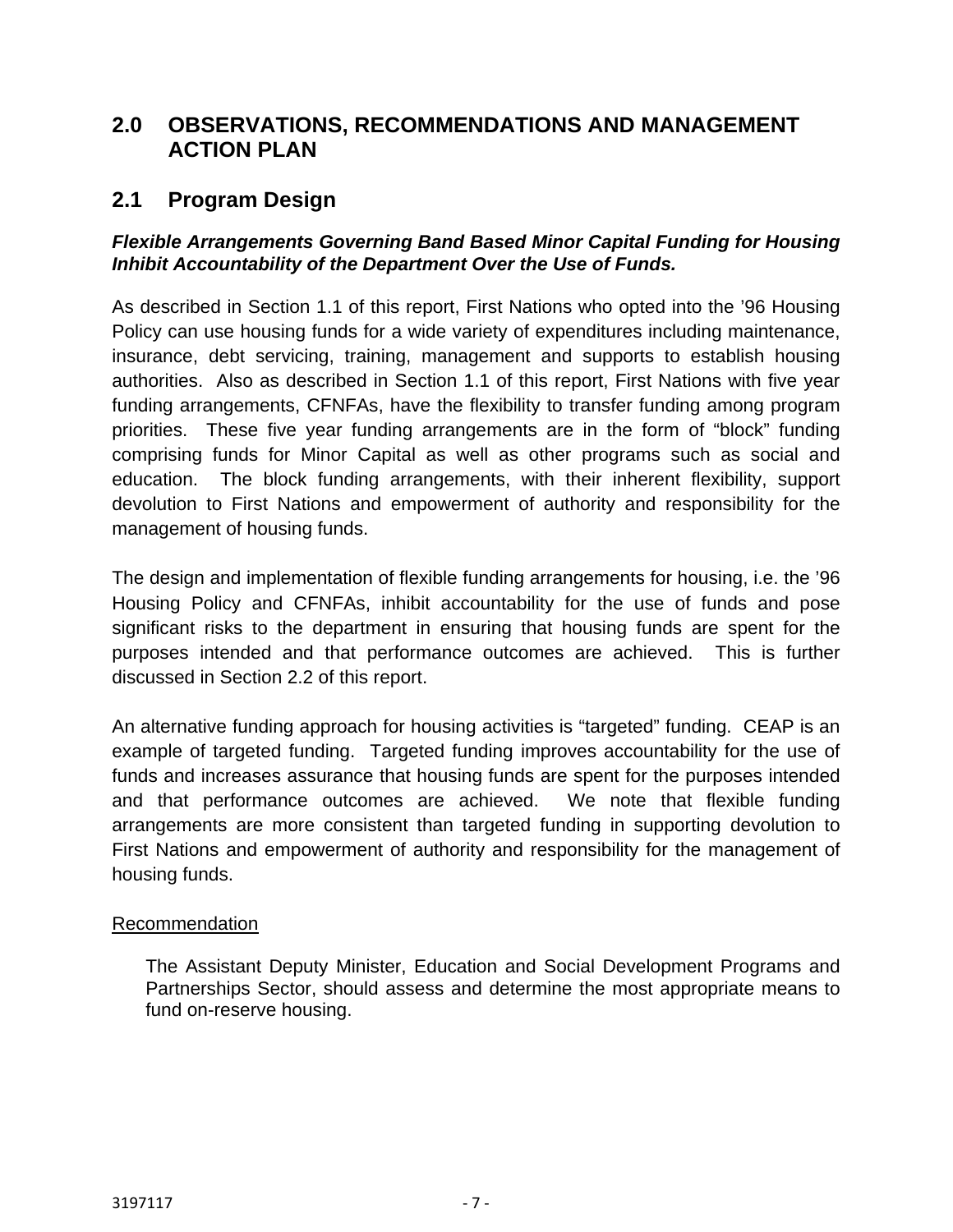## *Current Housing Funding Allocations from Headquarters to Regions is Based on Dated Reference Levels.*

Funding for housing is part of the Minor Capital funding that is provided to First Nations. This funding is allocated by Headquarters to regions based on a 'Global' or 'Block' Funding Methodology, whereby funds are transferred as a single block. Each region's allocation of the overall Minor Capital budget is determined based on the prior year's allocations which in turn date back to a 1990-1991 re-basing. Relative proportions of funding allocated to regions have remained relatively static since the 1990-91 re-basing. Consequently, current funding allocation to regions is based on dated reference levels and may not reflect current on-reserve population.

The lack of updated funding allocations to regions increases the risk that financial resources are not allocated to reflect the need for housing in individual regions or specific First Nation communities.

The audit of the CFM Program identified the need to address funding allocation to regions. The department's CFM Program Risk Profile document also identifies Funding Allocation as a high risk to the achievement of the strategic outcome related to housing. The need for reviewing allocation reference levels and the possibility of rebasing allocations to regions remains outstanding.

### Recommendation

The Assistant Deputy Minister, Education and Social Development Programs and Partnerships Sector, should identify and implement a methodology for allocating housing funds that reflects housing needs at both the regional and First Nation community level.

## **2.2 Performance Management**

## *The Performance Management Framework of the Department Can Not Adequately Demonstrate the Extent to Which Funding for Housing Achieves Expected Outcomes.*

INAC's 2008-09 Departmental Performance Report identifies "Percentage of First Nations reported adequate houses for each First Nation community" as the key performance indicator. INAC's Performance Management Strategy document for the CFM Program identifies "First Nation communities have a base of safe housing infrastructure that meets established standards" as an Intermediate Outcome in its Logic Model. Related performance indicators identified in this document include: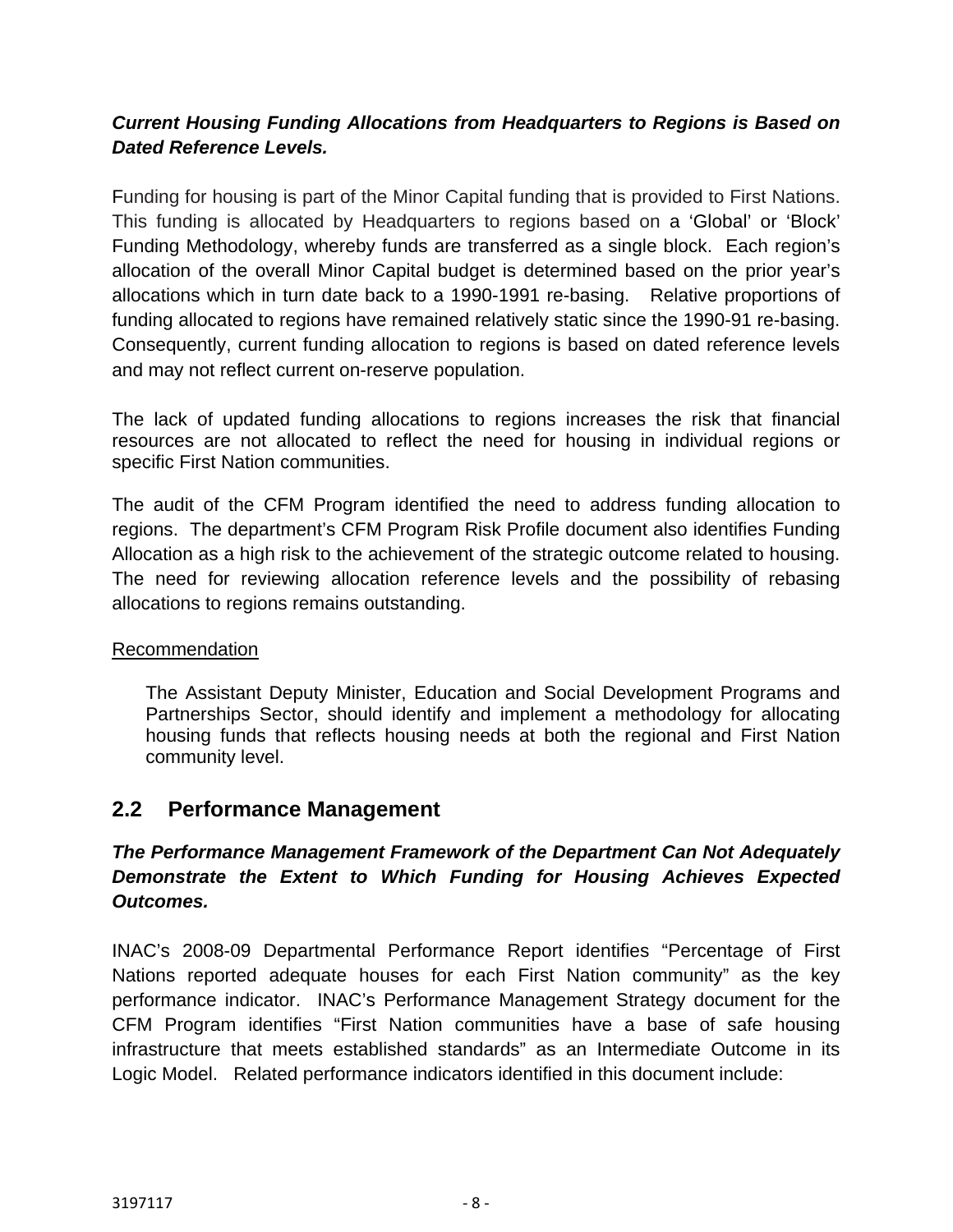- Percentage of communities with positive change in rating in the housing sub-index of the Community Wellbeing Index from the Census;
- Percentage of houses requiring replacement;
- Percentage of housing units requiring major renovation; and
- Percentage of First Nations reported "adequate" community houses per First Nation community.

The above measures as currently defined appear to suggest that INAC is accountable and responsible for the sufficiency and quality of housing on reserve and that changes to housing conditions on reserve, as reflected by such measures, are solely attributable to INAC housing funding.

As discussed in Section 2.1 of this report, First Nations operating under the '96 Policy (the majority of INAC funding) have flexibility in prioritizing the use of their INAC housing funds. Further flexibility is provided to the First Nations on five year agreements allowing for transfer of housing funds to other community priorities outside of housing. Furthermore, INAC's Band Based Minor Capital is not the only source of funding for onreserve housing. CMHC provides funding that supports the construction and rehabilitation of housing on reserve and First Nations also contribute their own funding towards housing.

Performance information that is collected and reported for the above noted performance indicators pertains to all on-reserve housing, and is not isolated to housing that is solely funded by INAC. The department does not track First Nation on-reserve housing expenditure and performance information that can be solely linked to funding by INAC. Consequently, the department is not able to specifically demonstrate the extent to which INAC funding contributes to performance and results related to on-reserve housing.

Information related to performance indicators for housing is primarily obtained through the self-reporting of First Nations. First Nations submit Housing and Infrastructure Reports annually to the regions that include specified housing information. This information is not subject to meaningful review and challenge by regions. There is a risk that housing performance information being tracked and reported by the department is not accurate, complete and reliable.

It is also noted that the Performance Management Strategy document does not:

• Define performance indicators related to program outputs in the Performance Management Strategy for the CFM Program and housing in particular (eg., training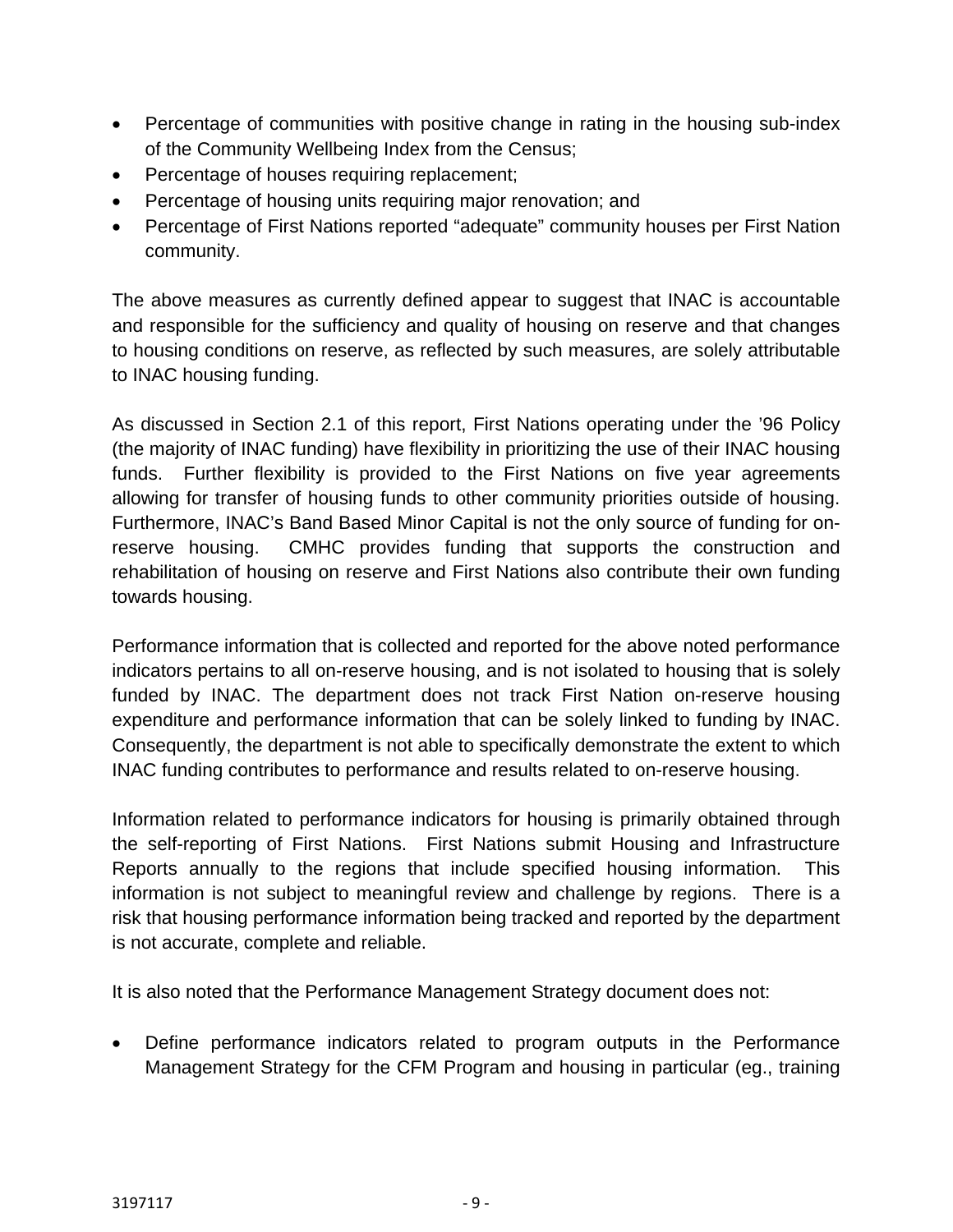and capacity building outputs, policy/directive/manual outputs, compliance and file review assessments, inspection reports, etc.);

- Establish targets and time frames for achieving performance indicators for the CFM Program, including housing; or,
- Identify specific standards to be met in the assessment of housing conditions, e.g. meeting housing codes.

The identification, tracking and reporting of appropriate performance measures that align with INAC's housing program design, i.e. block funding for housing, would enhance the ability to demonstrate the achievement of expected outcomes.

#### Recommendation

 The Assistant Deputy Minister, Education and Social Development Programs and Partnerships Sector, in collaboration with the Senior Assistant Deputy Minister, Regional Operations Sector, should conduct a review of the performance indicators and related information to be collected for on-reserve housing to ensure that they are aligned with the department's housing program design, and that they can demonstrate achievement of expected outcomes.

## **2.3 Risk Management**

#### *A Formalized Risk Management Framework Specific to Housing Is Not In Place, and There Is No Formal Monitoring or Compliance Audit / Housing Inspections Process in Place*

INAC has developed a CFM Program Risk Profile document that identifies 'high level', strategic risks to the achievement of key outcomes of the CFM program overall. The highest risks to the strategic outcome related to housing that were identified in the Risk Profile are: Governance; Funding Adequacy; Funding Allocation; First Nation Capacity; and, Roles and Responsibilities. Specific risk drivers and risk mitigation strategies are addressed in the Risk Profile in the context of risk to the CFM program overall and not specifically to housing.

Overall, there is no formal and ongoing oversight / monitoring / quality assurance role by Headquarters over regional operations that is specific to the management of the minor capital housing component. Headquarters has conducted monitoring visits to regions but these have focused largely on CEAP infrastructure projects.

At the regional level, Capital, Housing and Financial Services Officers conduct monitoring activities, but these activities are not undertaken in a consistent, systemic or formalized manner and the results of these activities are generally not sufficiently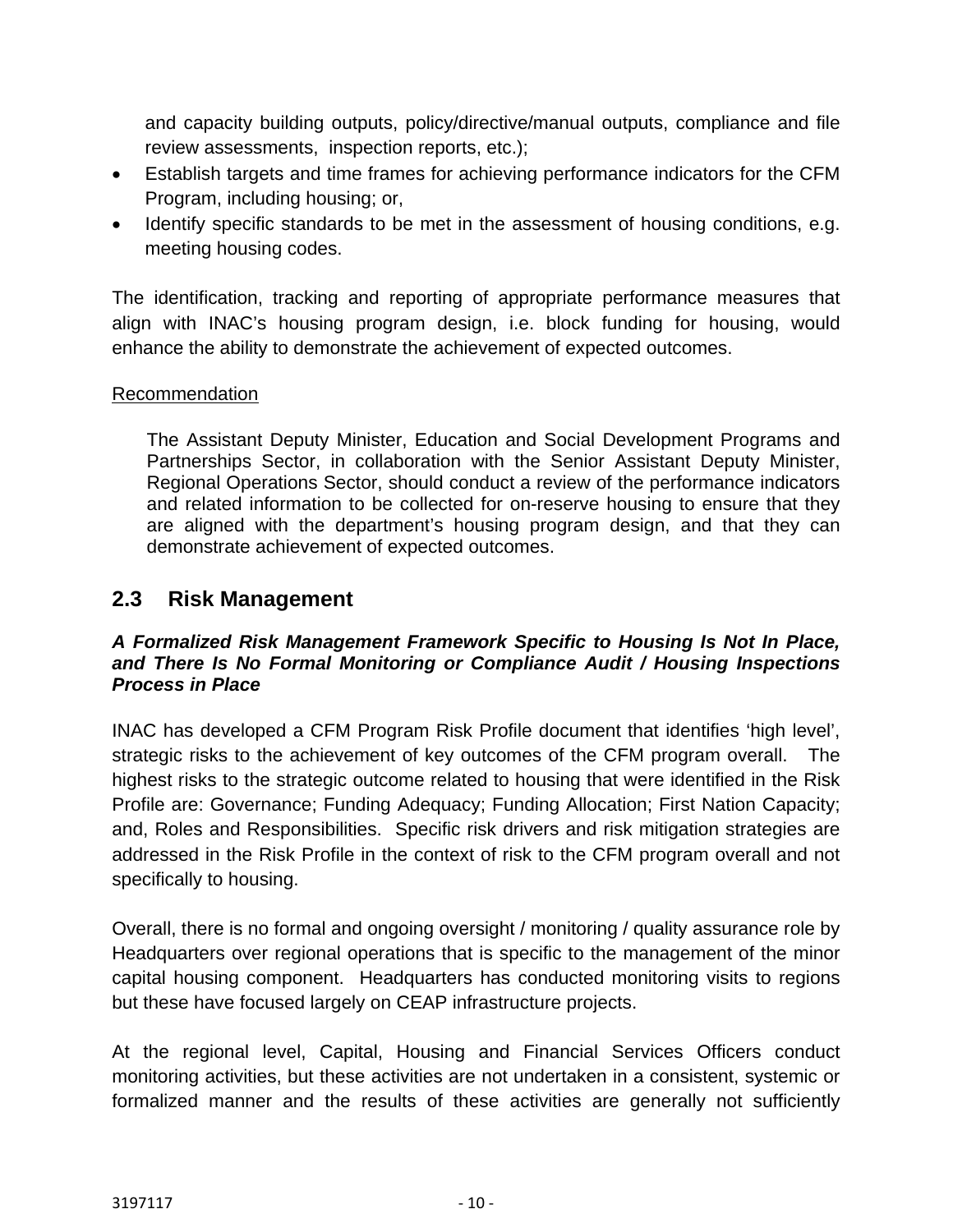documented. Examples of monitoring activities include site visits and the review of housing related deliverables.

Site visits to First Nations, although not housing specific, are conducted, but this is not formalized, not done on a regular and consistent basis, and not documented.

Housing related deliverables that are reviewed include Five Year Minor Capital Plans and Project Completion or Inspection Reports. Inconsistencies among officers were noted including the nature of Five Year Minor Capital Plans and Project Completion or Inspection Reports accepted related to housing projects. In addition, the extent of documentation on file supporting specific housing project expenditures was inconsistent among officers, eg. some officers sought and reviewed receipts and invoices related to housing expenditures.

Regions do not undertake compliance audits of First Nations or inspections of housing activities undertaken by First Nations. Compliance audits and monitoring/inspection activities would mitigate the risk that housing funds are spent for unintended purposes and would enhance the department's ability to assess the completeness and accuracy of the housing information reported by First Nations.

#### Recommendation

The Assistant Deputy Minister, Education and Social Development Programs and Partnerships Sector, in collaboration with the Senior Assistant Deputy Minister, Regional Operations Sector, should develop and implement a risk management framework specific to on-reserve housing, including a formal monitoring or compliance audit / housing inspections process.

# **2.4 Guidance for the Management of Housing**

#### *National Guidelines for the Management of Housing Funded by Minor Capital are Not In Place*

We found that national guidelines for the management of housing funded by Band Based Minor Capital are not in place. It is noted however that a National Housing Procedures Guide document had been initiated but was not completed.

Regions are aware of and have a consistent understanding of the general requirements related to the administration of housing funds. However, in the absence of national guidance, many regions have, to varying degrees, developed and implemented their own practices in administering housing funds. Consequently, a number of inconsistencies exist among regions with respect to management practices and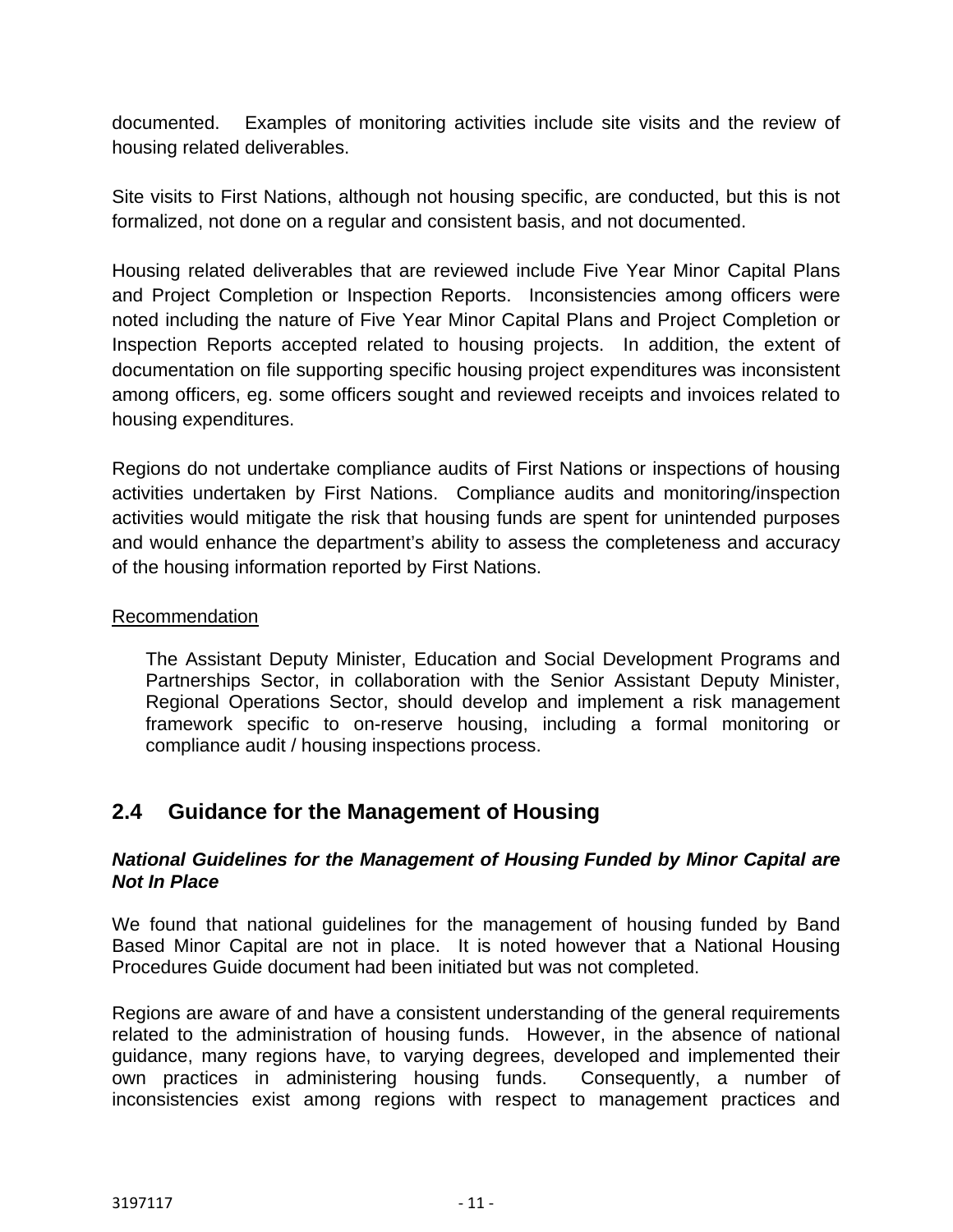reporting expectations related to housing. Some of the observed inconsistencies included:

- Submission of Community Housing Plans by First Nations. These plans are submitted to Regions in accordance with FNITP reporting requirements and with the '96 Housing Policy. However, these plans are inconsistent in terms of the extent and nature of information provided. Plans range from very extensive and well thought out community plans to a one or two paragraph narrative briefly outlining housing activities to be undertaken by the First Nation in the upcoming year. Formalized processes are not in place in regions for the review and challenge of Community Housing Plans or for the monitoring of the extent of implementation and current status of existing housing plans.
- Submission of Five Year Minor Capital Plans by First Nations. Information related to housing projects in support of the Five Year Minor Capital Plans and related Annual Updates is not submitted in a consistent manner among regions and among First Nations. As an example for renovation projects, some plans identified the specific units to be renovated including specific cost estimates, while other plans were more general, indicating only the total amount that was to be spent on renovations. Formalized processes are not in place in regions for the review and challenge of Five Year Minor Capital Plans.
- Cash Flow Schedules. There were inconsistencies among regions in cash flow schedules and the timing of housing funds flowed to First Nations.
- Completion Reports. The nature of and attestation of completion reports related to projects varied among regions and First Nations. While some reports were signed by qualified personnel of a Tribal Council and contained significant detail as to what was completed, others were signed by the First Nation representatives simply stating that work was complete. Completion Reports signed by First Nations do not provide independent verification of project completion and building standards / codes being met. Formalized processes are not in place in regions for the review and challenge of Completion Reports.

The 2008-2009 Departmental Performance Report commits to having comprehensive national guidelines for all CFM Program areas. This commitment was also evidenced in the "Implementation Status Update Report to the Audit and Evaluation Committee September 25, 2008" relating to the "Evaluation of the 1996 On-Reserve Housing Policy Report, February 2008". Furthermore, the CFM Program Risk Profile, referred to in section 2.3 of this report, identifies development and standardization of a national procedures manual as a key mitigation measure to address a number of identified risks.

National guidance for the administration of CEAP funded housing was developed and implemented including: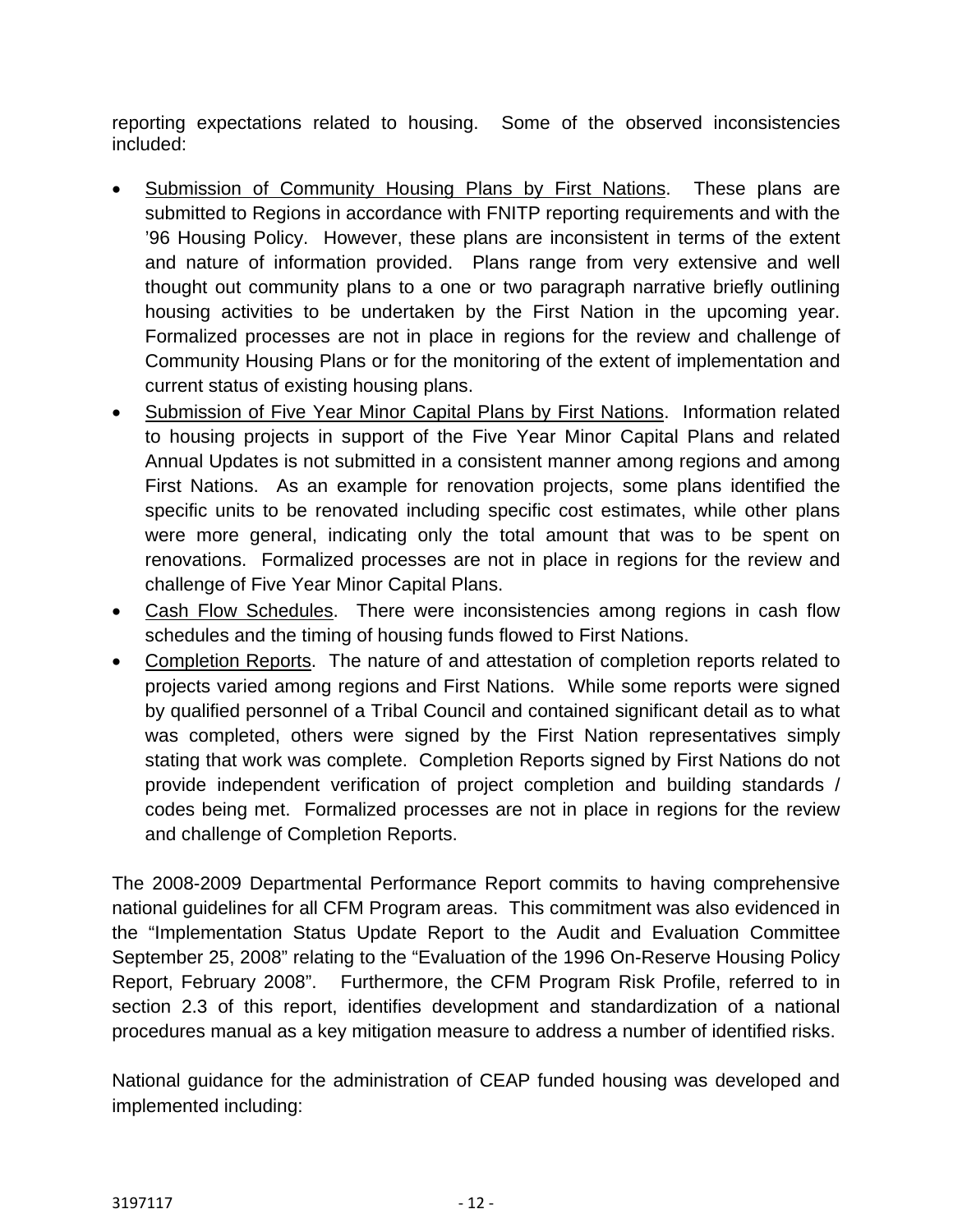- Application forms and Call letter to First Nations;
- Guidelines and directives for First Nations including eligibility and assessment criteria for proposals;
- INAC internal guidelines and timelines for scoring and assessing proposals; and
- Reporting guidelines and templates / forms.

Notwithstanding some exceptions that were justified by particular project circumstances or specific regional considerations (further discussed in Section 2.5 of this report), regions generally implemented and administered CEAP funding in adherence with national guidelines.

National guidance for the administration of MLGs has also been developed. In all regions visited, Headquarters requirements for MLGs were being followed including the assessment of First Nations financial capacity when issuing MLGs, file documentation and meeting approval authorities.

#### Recommendation

The Assistant Deputy Minister, Education and Social Development Programs and Partnerships Sector, should ensure that comprehensive national guidelines for the management of the housing component of the CFM Program are developed and disseminated.

# **2.5 Management of Housing Funded by CEAP**

## *There is a Risk That Transfer of Ownership for Market Based Housing Projects May Not Take Place.*

Contribution agreements for Market Based Housing projects included a requirement for transfer of ownership of housing from First Nations to individual homeowners within 90 days after project completion. There is risk that ownership will not be transferred within the above timeframe. At the time of completion of audit field work, timeframes for transfer were still not reached.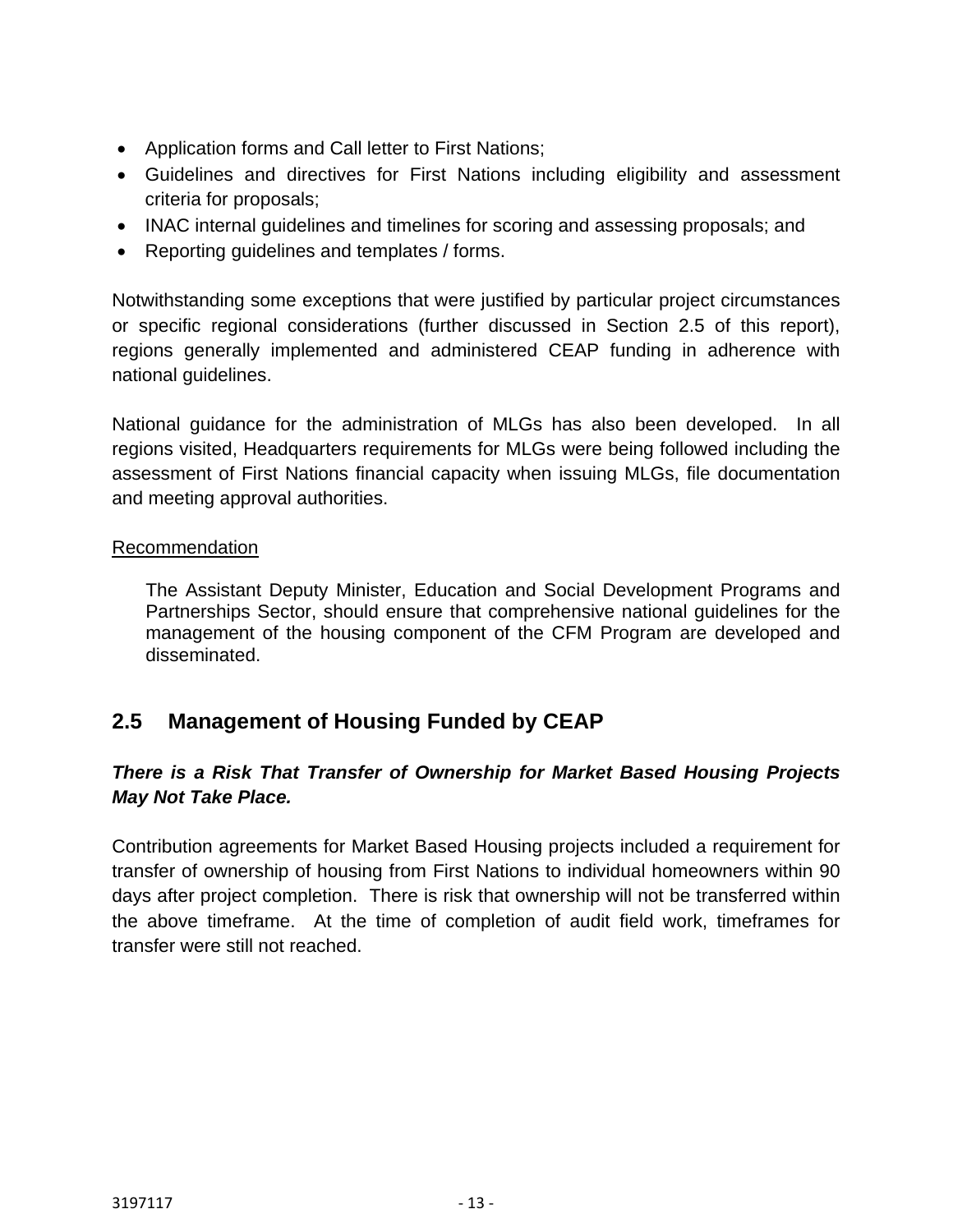#### Recommendation

The Senior Assistant Deputy Minister, Regional Operations Sector, in collaboration with the Assistant Deputy Minister, Education and Social Development Programs and Partnerships Sector, should ensure that the risk that First Nations housing does not transfer to individual homeowners as required for Market Based Housing projects, is appropriately managed.

## *Regions Followed National Guidelines for the Assessment of Funding Applications but Adopted Their Own Practices to Allocate Funding to First Nations.*

INAC national internal guidelines for CEAP included a methodology and criteria for the assessment and scoring of First Nation applications for housing project funding. Within each region, applications for projects within each of the four components were to be ranked based on total scores for purposes of funding decisions.

We found that regions used the national methodology to rank housing projects as a starting point. However, regions generally adopted their own practices in order to achieve a wider and more equitable distribution of funding among a greater number of First Nations, in light of the large demand relative to the level of available funding. To achieve this, regions generally established a maximum number of approved projects for each category for each First Nation.

INAC national internal guidelines also included involvement of Regional Housing Liaison Committees in CEAP housing project funding decisions. We found that Housing Liaison Committees were not consistently involved in housing project funding decisions among regions.

We note that there were tight timelines faced by the department in the implementation of CEAP after the announcement of the initiative in the February 2009 budget. Consequently, there may not have been sufficient time to solicit input from regions into the implementation of CEAP.

#### **Recommendation**

The Assistant Deputy Minister, Education and Social Development Programs and Partnerships Sector, in collaboration with the Senior Assistant Deputy Minister, Regional Operations Sector, should ensure that the development of project assessment and funding decision methodologies reflects regional requirements in the design of future programs/initiatives similar to housing funded by CEAP.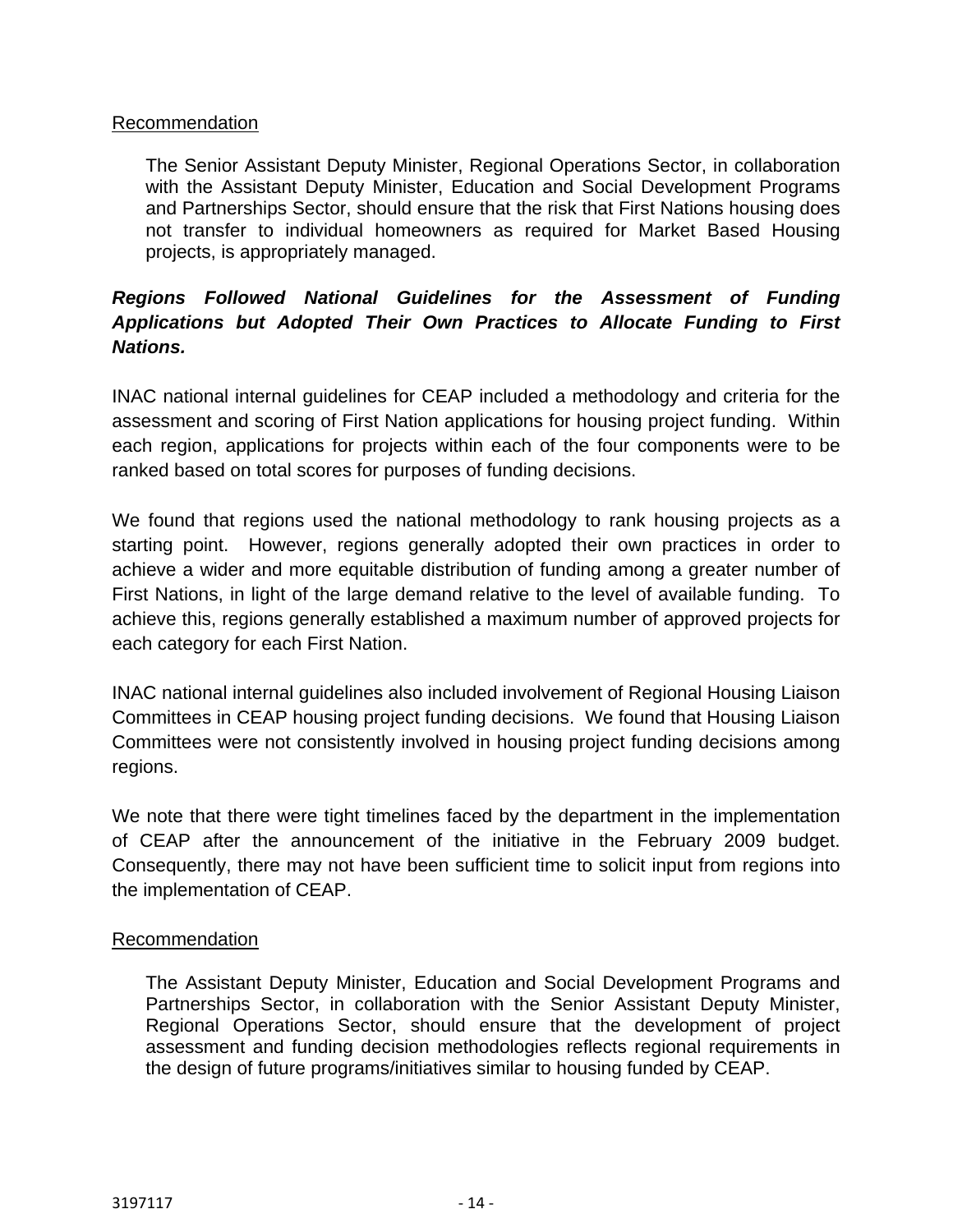# **APPENDIX A AUDIT CRITERIA**

#### **PROGRAM DESIGN AND GOVERNANCE**

- 1. Housing activities are authorized and are aligned with departmental and program objectives and priorities
- 2. The program design of housing activities is effective in demonstrating achievement of program objectives
- 3: There is adequate governance and oversight over housing activities

#### **PROGRAM IMPLEMENTATION**

- 4. Financial and operational planning aligns and allocates resources in an effective manner to demonstrate how housing related objectives will be achieved
- 5. There is sufficient resource capacity and capabilities to effectively deliver and manage housing activities
- 6. Guidance for the delivery and management of housing activities (including policies, procedures and training) are adequately developed and communicated and are aligned with key program authority documents
- 7. Information systems and processes track, accumulate and report housing related information in a consistent, efficient, effective and timely manner for decision making purposes

### **PROGRAM PERFORMANCE AND RISK MANAGEMENT**

- 8. A performance management framework (including the logic model, performance indicators and measurement strategy) is adequate in measuring and reporting on the achievement of objectives and results related to housing activities
- 9. A risk management framework is adequate in identifying, assessing and mitigating program risks related to housing activities

### **PROCESSES FOR FUNDING ALLOCATION / ASSESSMENT / APPROVAL**

10. First Nation housing activities funded are eligible and are undertaken pursuant to comprehensive community or housing plans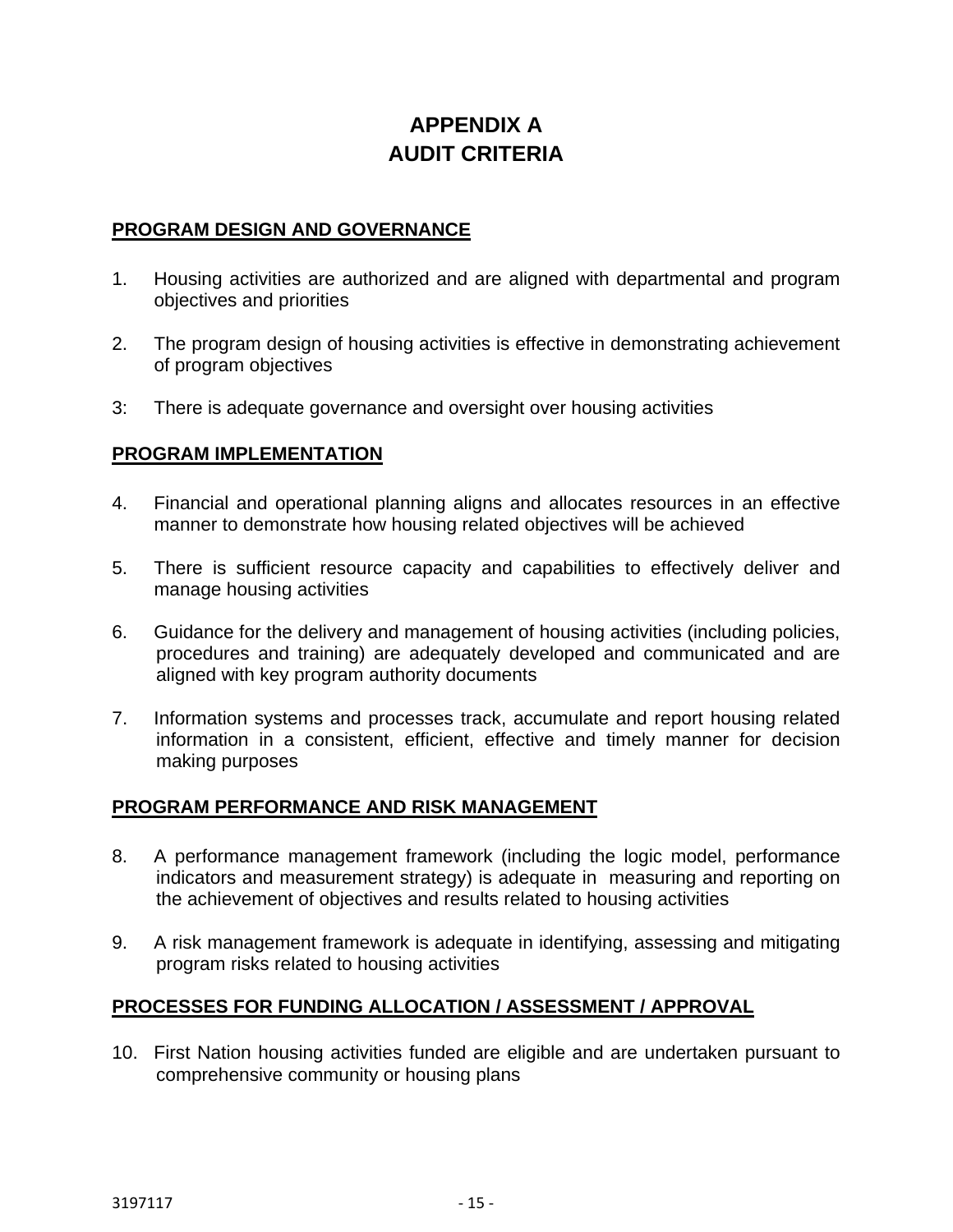- 11. Adequate due diligence is exercised in the assessment and approval of housing plans / projects / activities
- 12. Assessment and approval decisions are executed by individuals with delegated authority in a timely manner
- 13. Funding commitments to fund housing activities, such as MLGs and CEAP, do not exceed authority levels and program budgets

### **PROCESSES FOR FUNDING AGREEMENT EXECUTION**

- 14. The duration of funding arrangements / agreements (one year vs. five year) with First Nations for housing activities funded by A Base Minor Capital is appropriate
- 15. Funding agreements are consistent with approved departmental templates and contain clauses to mitigate key program risks and to ensure compliance with Treasury Board, INAC and other policies and regulations
- 16. Funding agreements are signed by persons with delegated authority

#### **PROCESSES FOR PAYMENTS, MONITORING AND REPORTING**

- 17. Payments are made pursuant to Funding Agreements, and are based on need in accordance with the Policy on Transfer Payments
- 18. Payments are made by persons with delegated authority
- 19. Monitoring and recipient auditing practices specific to housing activities are adequate to ensure:
	- Funds are spent as intended
	- Risks are identified and managed
	- Reporting of activities and results is accurate
	- Compliance with Funding Agreement clauses
- 20. Financial and performance information related to housing activities is captured and reported in a timely, useful, accurate and complete manner
- 21. Financial and performance reports related to housing activities are communicated to Parliament, Treasury Board and to departmental senior management to demonstrate accountability of housing funds and achievement of housing related objectives